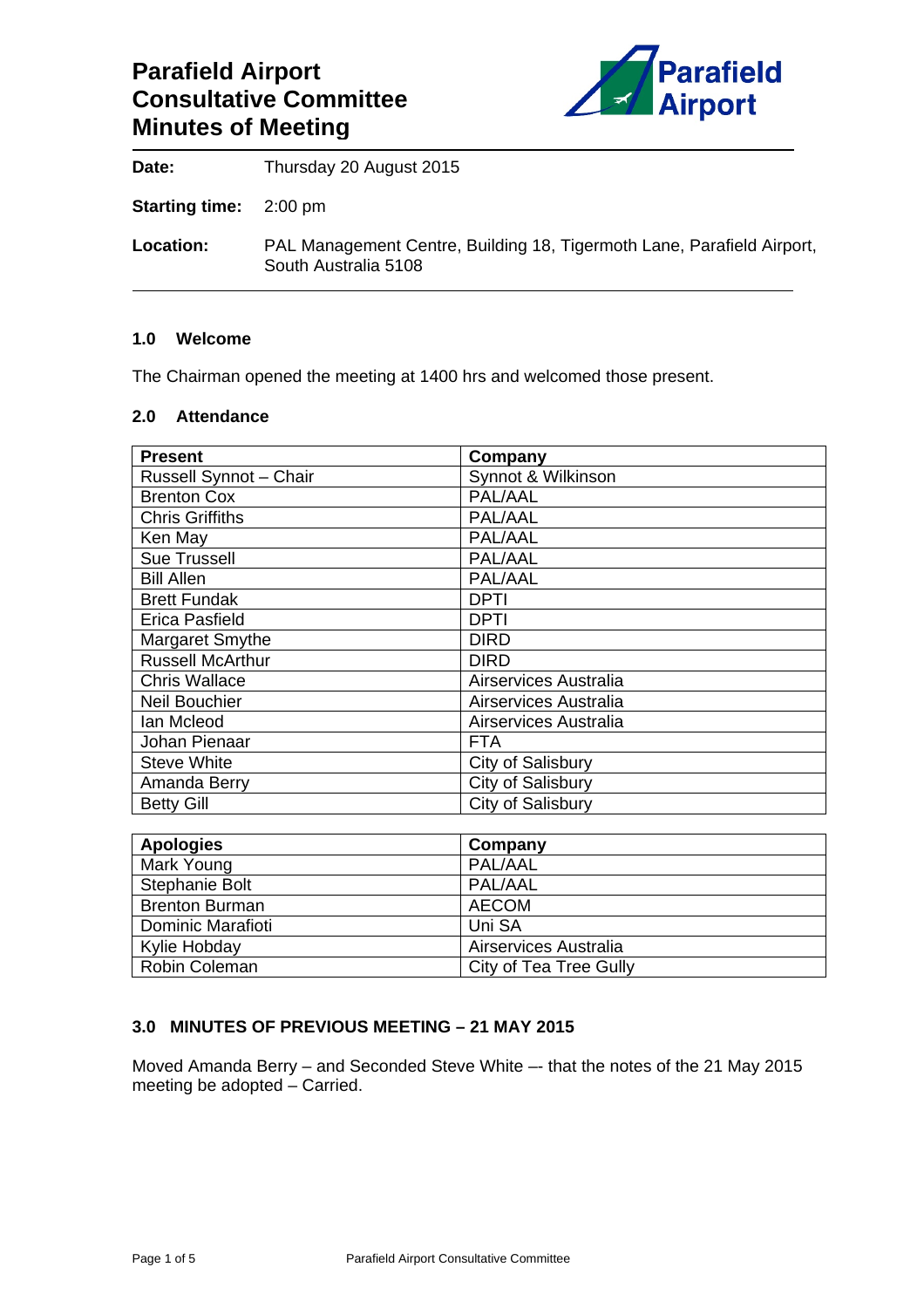### **4.0 CORRESPONDENCE**

### **4.1 Correspondence In:**

Apologies **Reports** Email from local resident

### **4.2 Correspondence Out:**

Reports, Previous Minutes and Agenda

## **5.0 ACTION ITEMS**

# **5.1 Progress of Airport Referral Review – From DPTI**

Please refer DPTI report.

### **5.2 Public Safety Zones from the Commonwealth – ongoing item**

The Public Safety Zone Guidelines under the National Airports Advisory Framework is out for consultation with the States, not for public comment, closing in November. A report will be provided to the Committee at the next meeting.

#### **5.3 Flight Training Adelaide outcome of State Government - bonus**

While no flight training positions are currently eligible for the funding, the funding bonus has previously addressed student's loan fees but as of January 2016 that fee will be removed.

# **5.4 AAL Environment Manager to present to the Committee – Air Quality Modelling**

AAL Environment Manager will present on Air Quality Modelling at the next meeting.

### **5.5 Update from ASA on data from new Noise Monitors**

Please refer item 9.1.

### **6.0 AIRPORT UPDATE**

**6.1 Parafield Airport Limited Report –** tabled with the following noted: The current training activity levels are strong. Both the Airport Emergency Plan and Security Planning have gone well. The Development on Main North Road has progressed. Parafield Airport has been working with the Salisbury East High School on career programs and trying to create an aviation science program.

**6.2 Property and Development and Land Use Report –** tabled with the following noted: Construction of the Masters Store, is well underway. A new access roadway to the western side of Masters is to be called Nobby Buckley Drive. Captain Nobby Buckley was a flying enthusiast and was President of SA Royal Aero Club at Parafield Airport and flew at both Parafield and Adelaide Airport and was heavily involved with aviation.

An agreement for the Park and Ride, Kings Precint has been reached and is now with the Minister. Parafield Airport has submitted a Registration of Interest toward the possible establishment of a Food Park in the Cross Keys Precinct, in response to a State Government campaign.

**6.3 Environment Report –** tabled with the following noted: It's been identified that a landside rabbit plague is occurring at Parafield Airport and Management are progressing a relocation program.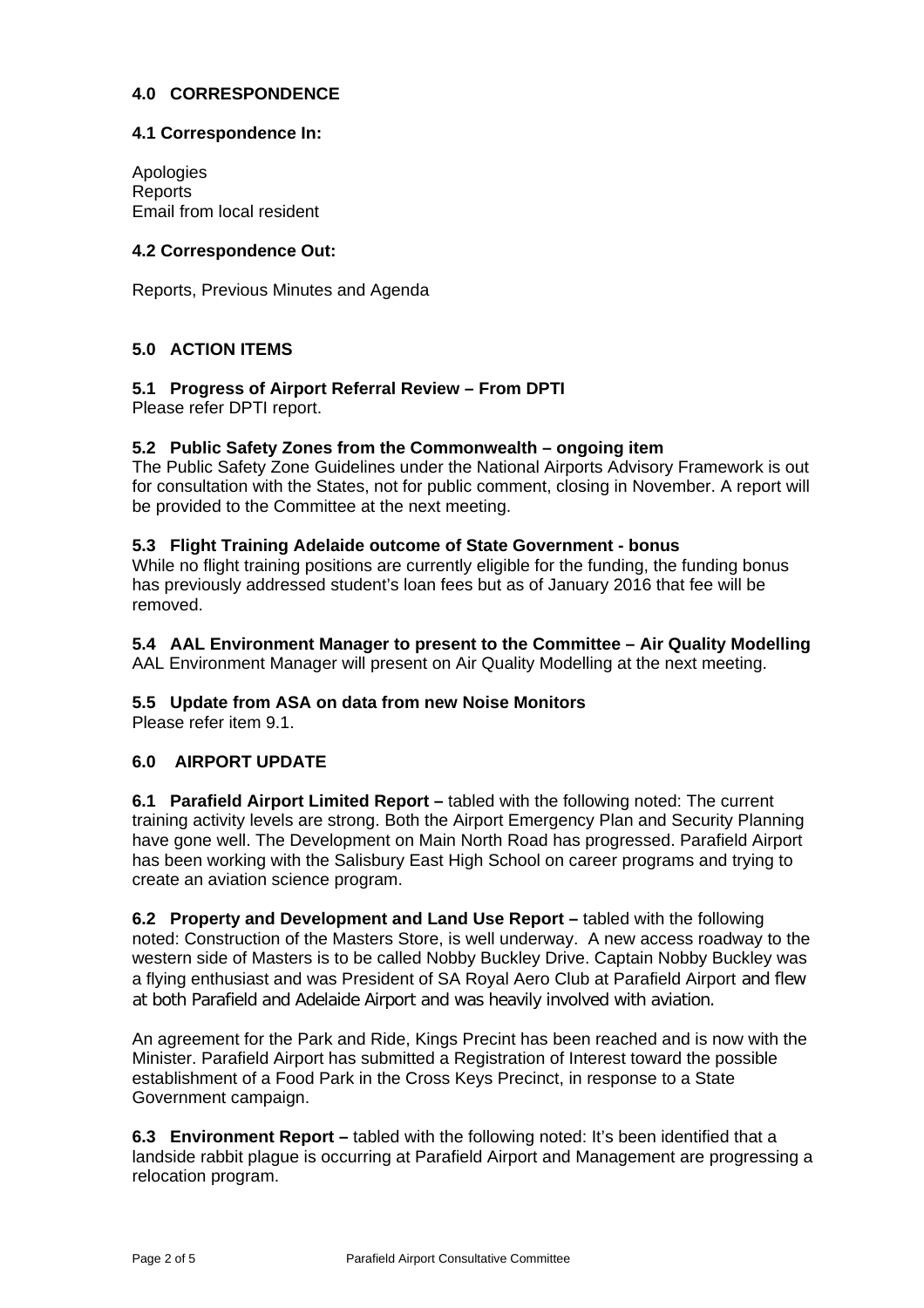**6.4 Planning Co-ordination Forum Report –** tabled with the following noted: A development at Knight Street, West Richmond, is an example of encroachment at Adelaide Airport that is also relevant to Parafield Airport. This item highlights the issues with development around airports and particularly at runway ends. The area would be more appropriate as an industrial site but it is currently zoned residential.

**6.5 Technical Working Group (PATWG) –** tabled with no items required to be noted.

# **7.0 COMMUNITY AND AIRPORT AGENCY UPDATE**

**7.1 Federal Department of Infrastructure and Transport Report –** tabled with the following noted: The paper proposing regulatory amendments relating to efficiencies for the Master Plan and Major Development Plan processes for Commonwealth-owned airports is still under consideration. ORIMA Research conducted a review of Airport Consultative Committees on behalf of the Commonwealth and will be shared with the Committee when ready.

**7.2 State Department of Planning, Transport and Infrastructure Report –** tabled with the following noted: The Development Plan Amendments are up to date. DPTI is currently in a review of the National Airports Safeguarding Advisory Group (NASAG) regarding Public Safety Zones.

DPTI-Aviation Policy is participating on the national technical committee for the review of AS2021-2000. AS2021:2015 Acoustics – Aircraft noise intrusion – Building siting and construction has been finalised and published. The Standards Committee is also currently developing some guidance material for publication of noise information. The release of the handbook is planned for August or September 2015. If the document is published before the next meeting it will be circulated to members.

# **7.3 Airservices Australia Report – The following was noted:**

Quarter 2, 2015 Adelaide Noise Information Report has now been published at http://www.airservicesaustralia.com/publications/noise-reports/noise-reports/.

Movement numbers at the airport are returning to normal levels of operations. Complainant numbers were down for the quarter compared with quarter 1 (39) with a total of 19 in Quarter 2. Complainants raising issues regarding Parafield Airport were from people living close to the airport at Mawson Lakes, Pooraka, Salisbury and Salisbury Downs with the main issues were frequency and finishing times.

There are a number of ways to lodge a complaint or make an enquiry about aircraft noise or operations with Airservices Noise Complaints and Information Service (NCIS).

- directly via **WebTrak** www.airservicesaustralia.com/aircraftnoise/webtrak/
- using our **online form** www.airservicesaustralia.com/aircraftnoise/about-making-a-complaint/how-tomake-a-complaint/
- **by calling** 1800 802 584 (freecall). The hotline is staffed Monday to Friday, excluding public holidays, from 9 am-5 pm Sydney time.
- by **fax** (02) 9556 6641 or
- by **mail** Noise Complaints and Information Service PO Box 211, Mascot NSW 1460

Airservices Noise Complaints and Information Service (NCIS) works under comprehensive Complaint Management Principles and Procedures. Complaints are lodged into ASA Noise Complaints Management System (NCMS). The Aircraft Noise Ombudsman has access to this system. ASA will make contact within 21 days, if you have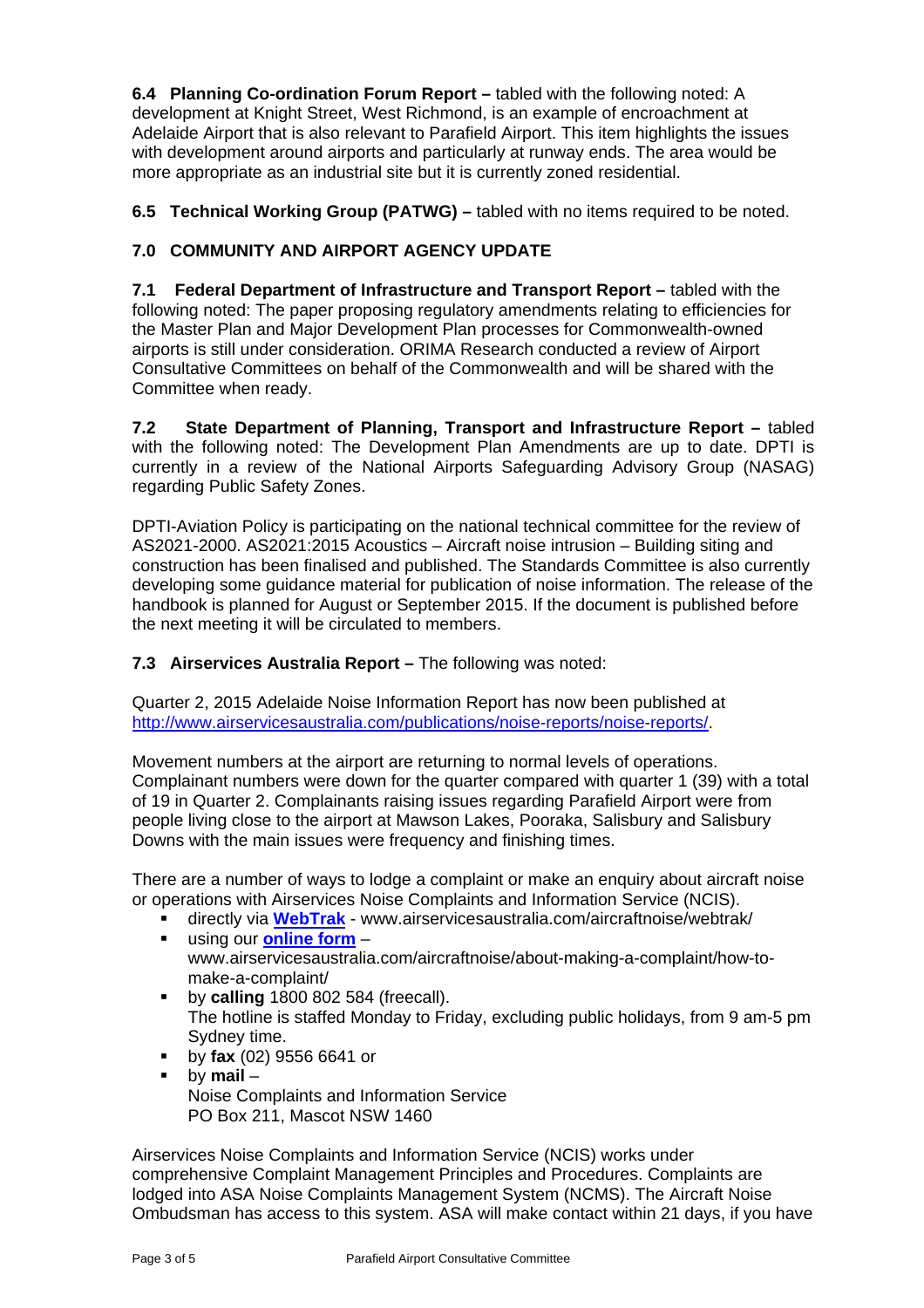asked a relevant question; or raised a noise issue to which ASA can reasonably respond. If you have contacted ASA previously and received a response, ASA may not respond further if there is not additional information that ASA can reasonably provide (you will be informed of this in the first instance).

**7.4 Aircraft Noise Ombudsman Report –** Nothing to report to Committee.

**7.5 Flight Training Adelaide Report –** FTA has a steady growth of employment which is great for the local economy although the activity may result in complaints. FTA is in talks with some major international airlines who are looking at training pilots at Parafield. The City of Salisbury Council offered their help and assistance with negotiations if needed and offer their positive support. The Parafield Airport Manager mentioned the Parafield Airport Master Plan is up for review in 2017 and will be doing some economic modelling next year.

**7.6 Uni SA Aviation Academy Report –** Nothing to report to committee.

**7.7 City of Salisbury –** tabled with the following noted: Community engagement activities to shape the review of Council's City Plan have commenced. Council welcome's any feedback from PAL, and staff would be happy to arrange for a meeting if there are any preliminary comments that PAL seeks to provide. The draft City Plan will be released for consultation at the end of 2015.

An email was received from a local resident with concerns based on misinformation about fuel dumping from training aircraft. The email was sent to 17 council members and a number of other Departments. It was noted 1 common response should be provided with accurate information. DIRD will provide their response to the resident to members. The Parafield Airport Manager will offer a short training program including the Master Plan process, explain the airport, tour of airport and explain what occurs at the airport. The Chair will respond to the local resident on behalf of the Committee.

**7.8 City of Tea Tree Gully –** Nothing to report to Committee.

# **8.0 OTHER / NEW BUISNESS**

Nil

# **9.0 PRESENTATIONS**

# **9.1 Airservices – Temporary Noise Monitoring**

Over the last 3 years short-term noise monitoring has been conducted at 8 major cities around Australia. To date the focus has been on the major airports. Last year Airservices conducted noise monitoring at Moorabbin Airport. It learnt lessons about monitoring aircraft noise at a non-major airport. These lessons will be applied at Parafield Airport.

Data collected assists with the below:

- To determine the impact of position and height on aircraft noise;
- To determine the impact of atmospheric conditions on aircraft noise;
- To determine how aircraft are flown (climb, flap settings, speed, power etc) affects noise;
- To provide information to assist in land use planning decisions. Specifically to verify noise contours and to enable the industry to provide additional (to the contours) information;
- To verify predictions of noise impacts used in the assessment of changes to procedures and in implementing trials;
- To determine the contribution of aircraft noise in relation to other community noise sources;